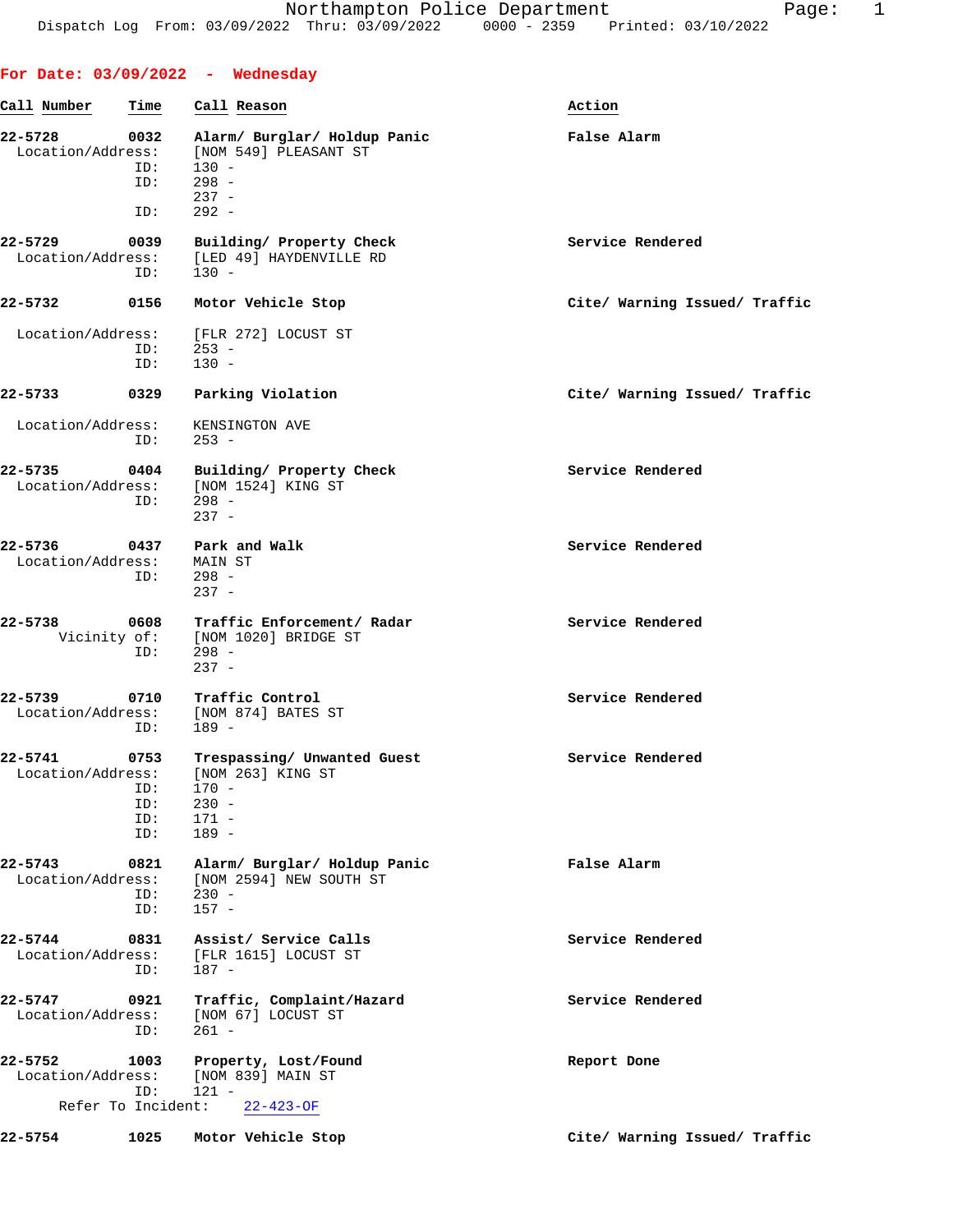Vicinity of: [FLR 1436] WESTHAMPTON RD

ID: 189 -

**22-5755 1033 Theft/ Larceny Report Done** Location/Address: [NOM 30] N KING ST ID: 157 - Refer To Incident: 22-424-OF **22-5756 1035 Motor Vehicle Stop Cite/ Warning Issued/ Traffic** Location/Address: [FLR] WESTHAMPTON RD + LADYSLIPPER LN ID: 189 - **22-5758 1057 Motor Vehicle Stop Cite/ Warning Issued/ Traffic** Vicinity of: [FLR 421] WESTHAMPTON RD<br>ID: 189 - ID: 189 - **22-5759 1114 Warrant Service Area Search Negative** Location/Address: [NOM 1741] WEST ST ID: 170 - ID: 230 - **22-5761 1211 Property, Lost/Found Report Done** Location/Address: [NOM 2591] OLD SPRINGFIELD RD ID: 230 - Refer To Incident: 22-426-OF **22-5764 1243 Private/Trespass/ Parking Tow Vehicle Towed** Location/Address: [NOM 299] KING ST **22-5765 1248 ASSIST OTHER AGENCY Investigated Incident** Location/Address: MT TOM RD ID: 261 - ID: 189 -<br>ID: 187 -ID: 187 -<br>ID: 170 - ID: 170 - ID: 157 -<br>ID: 230 - $230 -$  ID: 204 - **22-5767 1330 Traffic Accident Report Done** Location/Address: ress: MAIN ;<br>ID: 189 - Refer To Incident: 22-427-OF **22-5770 1406 Theft/ Larceny Investigated Incident** Location/Address: [FLR 401] BURTS PIT RD ID: 261 - Additional Activity: 03/09/2022 1435 Longley - 6424, Heather Patrol 4 Hrs 39 Min **22-5771 1414 Traffic Accident Report Done** Location/Address: [NOM 394] STATE ST ID: 299 - Refer To Incident: 22-428-OF **22-5776 1621 Investigation Service Rendered**

 Location/Address: [NOM 1058] EASTHAMPTON RD ID: 245 - **22-5779 1719 Traffic Accident Investigated Incident**

Location/Address: DAMON RD + KING ST<br>ID: 245 - ID: 245 - ID: 210 - Refer To Accident: 22-99-AC